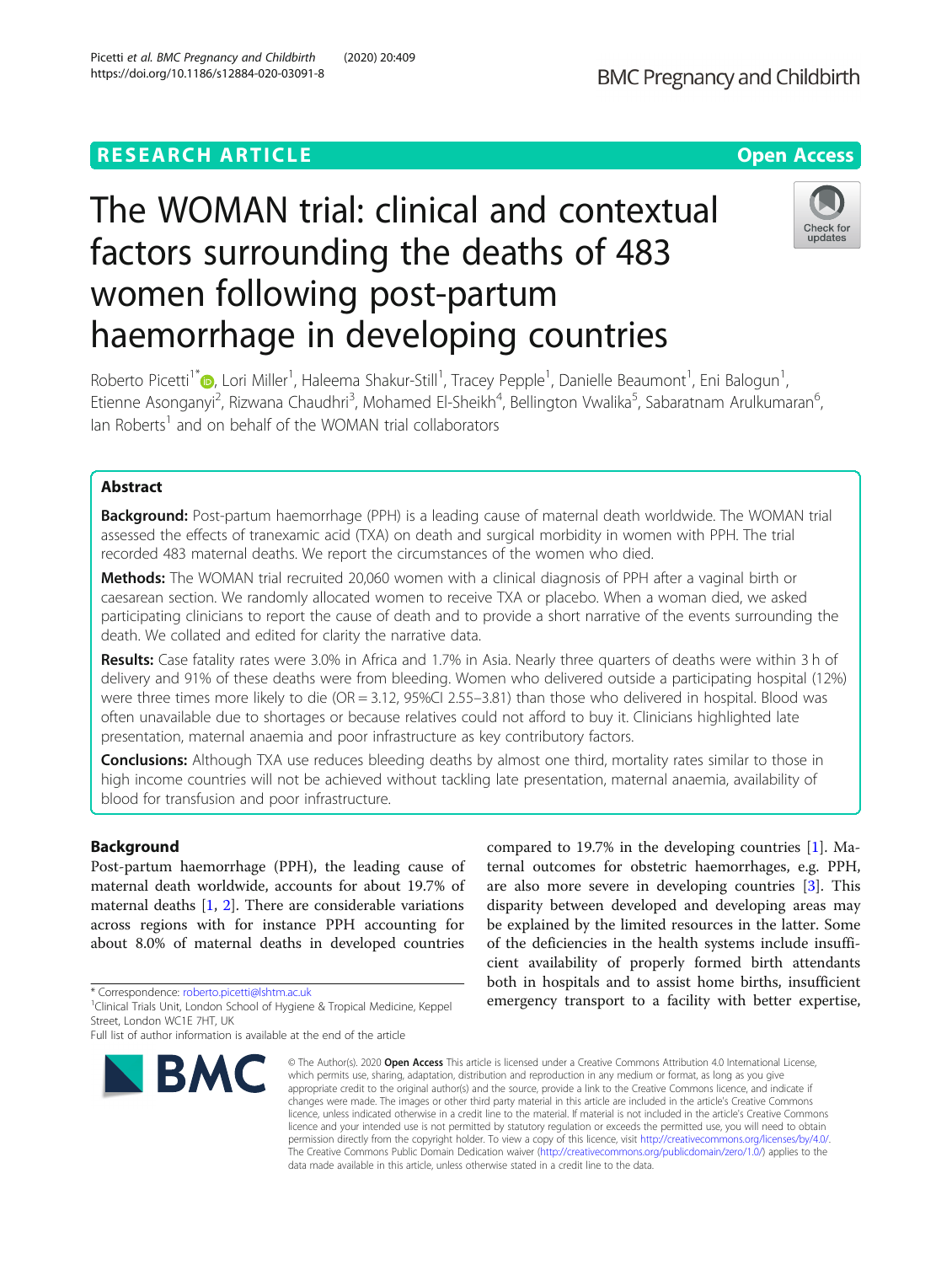and limited availability of blood products and blood banks [\[4](#page-7-0)].

The WOMAN Trial was a large, international, randomised trial to assess the effects of tranexamic acid (TXA) on death and surgical interventions in women with PPH [[5\]](#page-7-0). In 2017, we reported that early administration of TXA reduces death due to bleeding after PPH by about one third with no evidence of adverse effects [\[5\]](#page-7-0).

Because TXA is a haemostatic drug, we hoped that it would reduce death from bleeding, but we did not expect any reduction in deaths unrelated to bleeding (e.g. from infection or eclampsia) [[6\]](#page-7-0). For this reason, we recorded information on the cause of death in the WOMAN trial. Although assigning cause requires judgement, in a blinded clinical trial any inaccuracy will be unrelated to treatment allocation and should not cause bias. Nevertheless, to verify the accuracy of the cause of death, we asked doctors to provide a short narrative account of the events surrounding the death. In the WOMAN trial, 483 of the enrolled women died. The narratives of their deaths, although sometimes just a few lines written by the doctor who witnessed it, were helpful to shed some light on the circumstances of the women who died, revealing details otherwise not captured bythe trial data.

In this paper, we draw on these narratives to illuminate maternal death following a diagnosis of PPH. We hope that this will facilitate a deeper understanding of the risk factors for PPH death as well as of the circumstances of the women who die and of the doctors who care for them.

### Methods

The WOMAN trial was a randomised, placebocontrolled trial of the effect of TXA on death and maternal morbidity in women with PPH [\[5](#page-7-0)]. It included 20, 060 women aged 16 years and older with a clinical diagnosis of PPH recruited from 193 hospitals in 21 countries between 2010 and 2016. Participating hospitals were selected on their ability to provide Comprehensive Emergency Obstetric Care, i.e. hospital care provision had to include parenteral administration of antibiotics, uterotonic drugs and parenteral anticonvulsants, manual removal of placenta, removal of retained products, performance of assisted vaginal delivery and neonatal resuscitation, blood transfusion and caesarean section services [[7\]](#page-7-0). The fundamental eligibility criteria for women recruited into the trial were a diagnosis of PPH after a vaginal birth or caesarean section and the clinician's uncertainty about whether to use TXA in particular a woman with PPH  $[5, 8]$  $[5, 8]$  $[5, 8]$  $[5, 8]$  $[5, 8]$ . The clinical diagnosis of PPH could be based on the clinical estimation of blood loss. After confirming eligibility and completing the consent procedures, we collected baseline data on the trial entry form completed just before randomisation. We randomly allocated women to receive an intravenous injection of 1 g of TXA or matching placebo by selection of a blinded treatment pack. If bleeding continued after 30 min or restarted within 24 h of the first dose, we gave a second dose of 1 g of TXA or placebo. We have published a detailed account of the trial rationale, design, eligibility criteria, methods, results, and ethics committee approvals elsewhere  $[5, 8]$  $[5, 8]$  $[5, 8]$  $[5, 8]$  $[5, 8]$ . A written informed consent was obtained for each participant according to the procedures detailed in Shakur et al. [[8\]](#page-8-0). The study was approved by the UK National Research Ethics Service (Berkshire Research Ethics Committee reference number 10/H0505/111) and by the London School of Hygiene and Tropical Medicine Ethics Committee (reference number 5536).

We recorded outcome data at death, discharge or 6 weeks (42 days) after randomisation (whichever occurred first). We obtained follow-up data for 99.8% of women. Doctors sent the data to the coordinating centre by direct entry into an electronic database, by fax or via encrypted data forms (sent by email, or uploaded to a secure server). We monitored adherence to the protocol and data quality by central monitoring, statistical data checking, and site visits, during which we conducted source data verification.

Whenever a woman died, we asked the obstetrician to record the immediate cause of the death (the final pathophysiological process leading to death). If there was more than one immediate cause, we asked for the most important. We also asked for a short narrative account of the events surrounding the death. The chief investigator and project director reviewed the narratives and if they appeared inconsistent with the given cause of death, we asked the obstetrician to review the cause of death (although in each case the judgement of the obstetrician prevailed). In most cases, a post-mortem examination was not conducted due to cultural or other local reasons. Narratives were reviewed to identify if contributing factors were mentioned in relation to the deaths. The qualitative narratives were managed in NVivo 11 (released 2015, QSR International) and cause of death and contributing factors were identified using a thematic analysis. We edited the narrative data to correct spelling and punctuation and we removed any identifying information related to the participant. Quotes are identified by numbers referring to their positions in the supplementary material (Table [S1](#page-7-0)).

We conducted univariable analyses to describe risk factors for death and the characteristics of the study population that were collected from the trial entry forms. We conducted statistical analysis using Stata Statistical Software: Release 15 (College Station, TX: Stata-Corp LLC).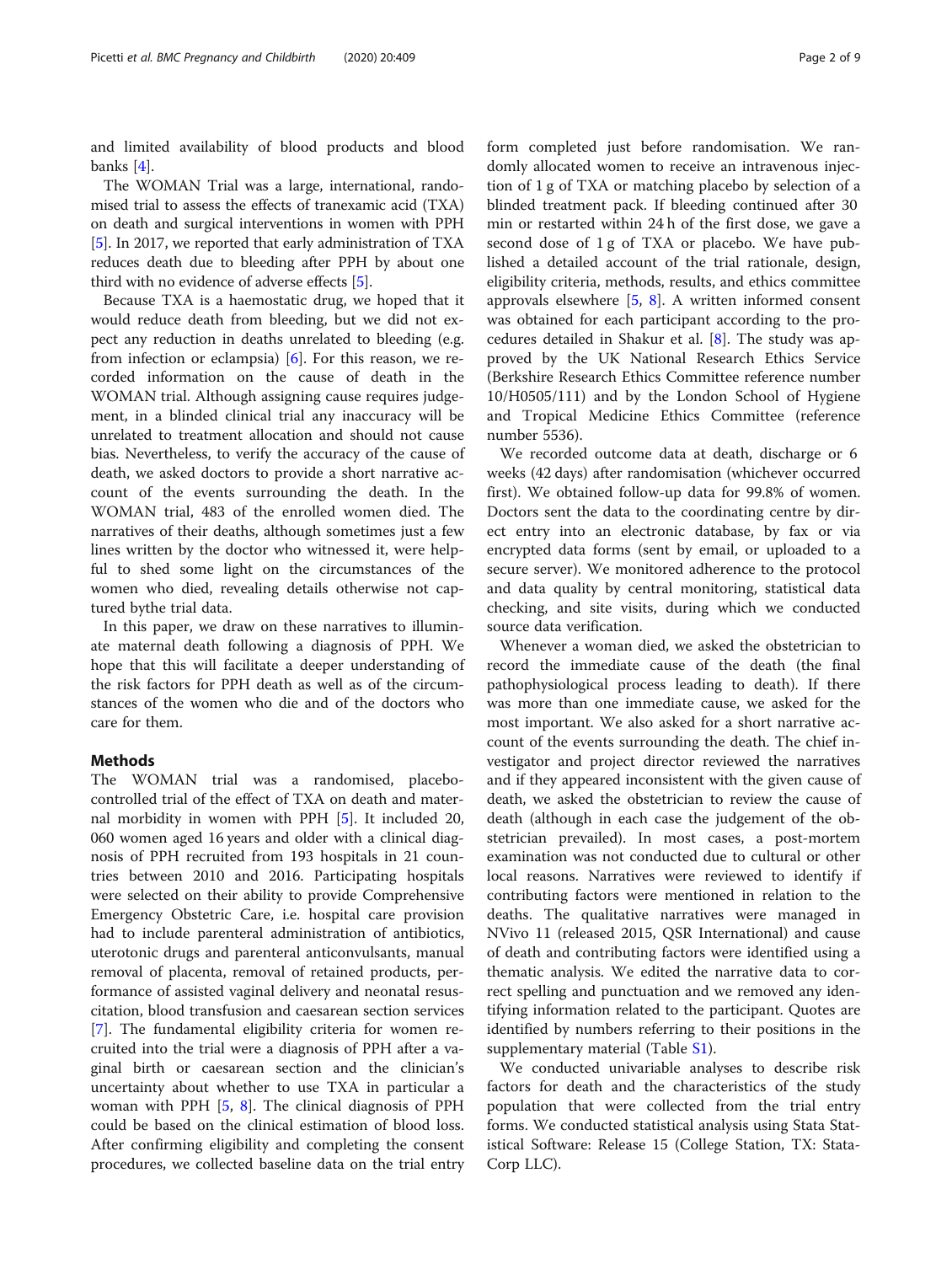#### Results

Most of the 20,060 trial participants were recruited in Africa (12,343) and Asia (6030). There were 483 maternal deaths with case fatality rates of 3.0% (375 women) and 1.7% (105 women) in Africa and Asia, respectively. In Europe, 1049 women were recruited and none died. We obtained narratives for 52% of the women who died.

We show the baseline characteristics of the 483 women who died in Table [1.](#page-3-0) The odds of death increased with increasing age. The odds of death for mothers with stillbirths was five times higher than for those with live infants. Over one third of the women who died (35.1%) gave birth to a stillborn baby, compared to less than one tenth (9.3%) of those who survived. High estimated blood loss (> 1000 mL), hypotension (systolic blood pressure < 90 mmHg) and haemodynamic instability (based on clinical signs such as low blood pressure, tachycardia, falling urine output that require interventions such as the administration of intravenous fluids) were strongly associated with the risk of death. Within 3 h from delivery, 13.3% of the 483 women died, and an additional 59.8% died between 3 and 24 h post-delivery. The maximum survival time was 28.7 days.

Although most of the trial participants (88.0%) gave birth in a participating hospital, 12.0% gave birth elsewhere and were brought to the hospital for emergency care. These women were over three times more likely to die (OR = 3.12, 95%CI 2.55–3.81). Of the women who gave birth elsewhere, 38.8% had a blood pressure below 90 mmHg, and 79.8% showed signs of haemodynamic instability, compared to 16.5 and 56.2% of those who delivered in hospital, respectively. Blood transfusions were given to 79.0% of women who did not deliver in a hospital compared to 51.4% of those who did. Of the women who delivered outside a hospital, 5.8% died compared with 1.9% of those who delivered in hospital.

"The mother was referred from another health unit where she had delivered and bled profusely. She only stayed with us for about 40 minutes and died during resuscitation before she was transfused." (quote 162, Table [S1](#page-7-0))

"The patient was an un-booked gravida 3 para 2, brought by a TBA [traditional birth attendant] from home with APH [ante-partum haemorrhage] and prolonged labour. Laparotomy revealed extensive uterine rupture and large amount of internal bleeding. She died on the theatre table while resuscitative efforts were still on-going." (quote 156, Table [S1](#page-7-0))

"Following an unsupervised home delivery of a set of twins, the placentae of the babies were retained. All efforts to remove them at the facilities she got to were unsuccessful until she got to [named hospital], by which time we estimated she would have lost about 2000 mls of blood. Under halothane, another attempt at removal was made yielding only a ragged placenta and a possibly adherent second one. In view of the bleeding, the doctors proceeded to hysterectomy. However, she expired after 4 hours post operatively." (quote 191, Table [S1](#page-7-0))

Women sometimes arrived at hospital from other health facilities where they gave birth and were already in a critical condition upon arrival at the hospital.

"Delivered vaginally in a private clinic to a stillbirth. … Referred to our unit with post-partum haemorrhage. Admitted in our unit at midnight in shock, no recordable blood pressure, cold extremities, pre renal failure, gasping breath sounds, atonic uterus. Evacuated more than one litre of blood clots from her uterus. The amount of blood loss before admission not indicated in the referral note. Started on IV fluids ... Started on blood transfusion, bleeding stopped one hour later at 2am, uterus well contracted. Blood pressure improved to 90/50. Received 2 units of whole blood and 2 units of fresh frozen plasma. At 5am developed profuse vaginal bleeding with atonic uterus again, prepared for theatre, no more blood available in our blood bank, intubated but arrested before further treatment." (quote 160, Table [S1](#page-7-0))

"The patient had an emergency Caesarean section performed in another health unit and was referred to [named hospital] hospital due to continued per vaginal bleeding- PPH. On arrival, she was in critical condition, unconscious with cardiovascular collapse. Her clothing was all soiled with blood and she had active per vaginal bleeding. There were no obvious signs of free peritoneal fluid. Uterus was at about 22 weeks." (quote 181, Table [S1](#page-7-0))

"Patient underwent c/section at peripheral hospital and was referred to our hospital in state of shock. After resuscitating the patient, a laparotomy was arranged because patient did not respond to nonsurgical interventions and there was worsening hemoperitonium. Surgery revealed that there was uterine atony and massive hemoperitonium, several uterotonic drugs and tranexamic acid was given. In the meantime, patient became hemodynamically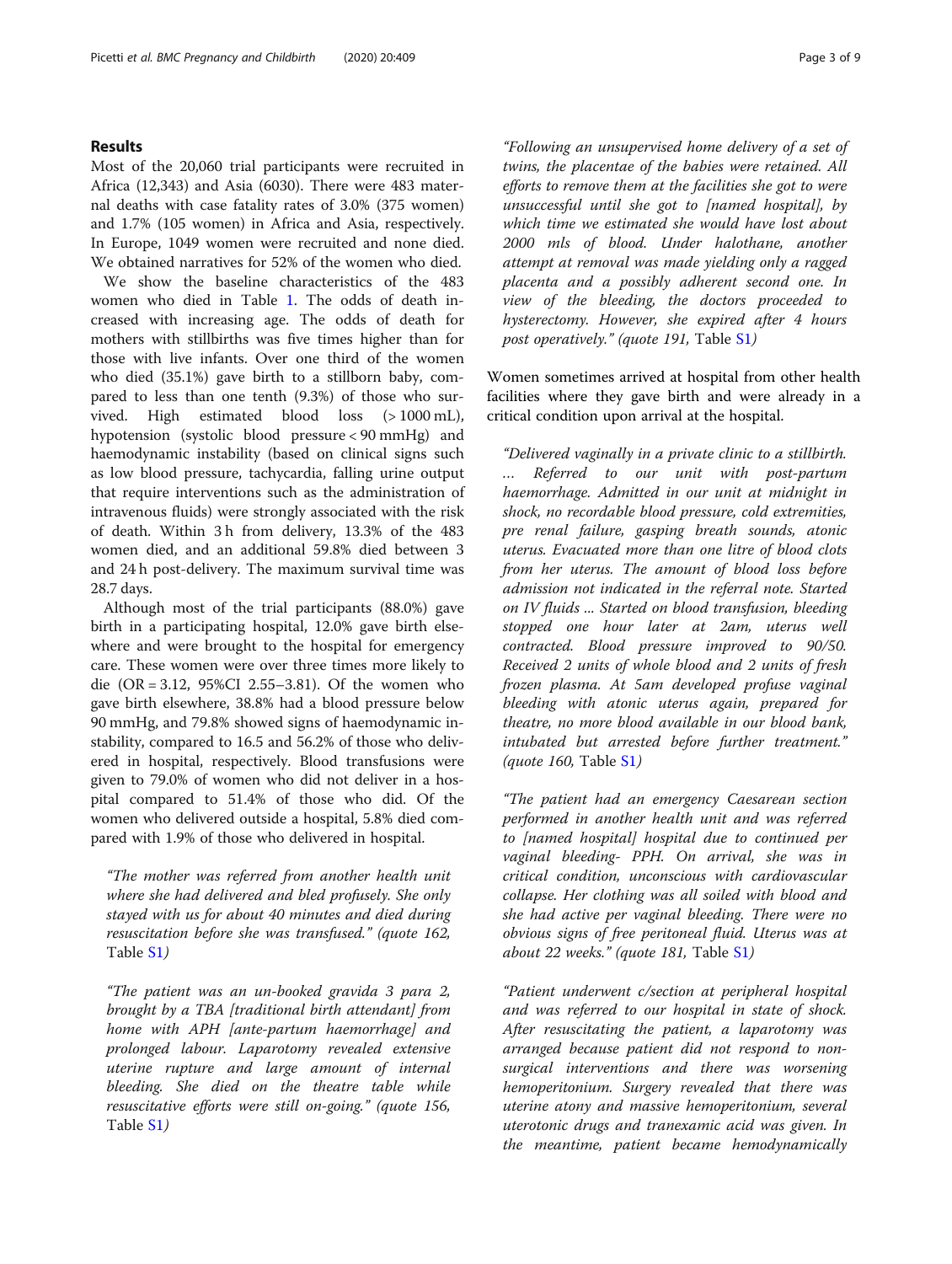<span id="page-3-0"></span>

|  |                                                                                            |  |  |  |  | <b>Table 1</b> Baseline characteristics and stillbirths of women in the WOMAN trial who survived, and of the women who died. The |  |
|--|--------------------------------------------------------------------------------------------|--|--|--|--|----------------------------------------------------------------------------------------------------------------------------------|--|
|  |                                                                                            |  |  |  |  | second and third columns report the number of women in each category and the corresponding percentage. The fourth and fifth      |  |
|  | columns report the odds ratios, and the P values calculated from the likelihood ratio test |  |  |  |  |                                                                                                                                  |  |

|                                     | n (%) alive    | n (%) dead  | OR (95% CI)         | P-value |
|-------------------------------------|----------------|-------------|---------------------|---------|
| Age at randomisation (years)        |                |             |                     |         |
| $\leq 25$                           | 6738 (34.49)   | 104 (21.53) | $\mathbf{1}$        | < 0.001 |
| $26 - 35$                           | 10,703 (54.78) | 284 (58.80) | $1.72(1.37 - 2.16)$ |         |
| $\geq 36$                           | 2090 (10.70)   | 95 (19.67)  | 2.94 (2.22-3.91)    |         |
| Missing                             | 7(0.04)        | 0.0         |                     |         |
| Baby delivered in hospital          |                |             |                     |         |
| Yes                                 | 17,249 (88.28) | 341 (70.60) | $\mathbf{1}$        | < 0.001 |
| No                                  | 2287 (11.71)   | 141 (29.19) | 3.12 (2.55-3.81)    |         |
| Missing                             | 2(0.01)        | 1(0.21)     |                     |         |
| Type of delivery                    |                |             |                     |         |
| Vaginal                             | 13,871 (70.99) | 320 (66.25) | $\mathbf{1}$        | 0.03    |
| Caesarean section                   | 5663 (28.98)   | 162 (33.54) | $1.24(1.02 - 1.50)$ |         |
| Missing                             | 4(0.02)        | 1(0.21)     |                     |         |
| Systolic BP (mmHg)                  |                |             |                     |         |
| < 90                                | 3560 (18.22)   | 276 (57.14) | $6.13(5.05 - 7.45)$ | < 0.001 |
| $90 - 120$                          | 13,446 (68.82) | 170 (35.20) | $\mathbf{1}$        |         |
| $121 - 140$                         | 1775 (9.08)    | 25 (5.18)   | $1.11(0.73 - 1.70)$ |         |
| >140                                | 752 (3.85)     | 12 (2.48)   | $1.26(0.70 - 2.28)$ |         |
| Missing                             | 5(0.03)        | 0.0         |                     |         |
| Estimated volume of blood lost (mL) |                |             |                     |         |
| $≤ 1000$                            | 10,327 (52.86) | 77 (15.94)  | $\mathbf{1}$        | < 0.001 |
| $1001 - 2000$                       | 8072 (41.31)   | 213 (44.10) | 3.54 (2.72-4.60)    |         |
| > 2000                              | 1137 (5.82)    | 193 (39.96) | 22.77 (17.36-29.86) |         |
| Missing                             | 2(0.01)        | 0.0         |                     |         |
| Haemodynamic instability            |                |             |                     |         |
| No                                  | 8168 (41.81)   | 26 (5.38)   | $\mathbf{1}$        | < 0.001 |
| Yes                                 | 11,369 (58.19) | 457 (94.62) | 12.63 (8.50-18.77)  |         |
| Missing                             | 1(0.01)        | 0.0         |                     |         |
| Primary cause of haemorrhage        |                |             |                     |         |
| Uterine atony                       | 12,504 (64.00) | 257 (53.21) | $\mathbf{1}$        | < 0.001 |
| Placenta praevia/accreta            | 1835 (9.39)    | 40 (8.28)   | 1.06 (0.76-1.49)    |         |
| Surgical trauma/tears               | 3582 (18.33)   | 99 (20.50)  | 1.34 (1.06-1.70)    |         |
| Other/Unknown                       | 1617 (8.28)    | 87 (18.01)  | 2.62 (2.04-3.36)    |         |
| <b>Stillbirths</b>                  |                |             |                     |         |
| $\rm No$                            | 17,716 (90.67) | 313 (64.80) | $\mathbf{1}$        | < 0.001 |
| Yes                                 | 1817 (9.30)    | 169 (34.99) | 5.26 (4.34-6.39)    |         |
| Missing                             | 5(0.03)        | 1(0.21)     |                     |         |

unstable when hysterectomy was performed." (quote 232, Table [S1](#page-7-0))

Several of the death narratives highlighted the contribution of severe anaemia which complicated emergencies where blood for transfusions was not readily available.

"Had induction of labour on account of intrauterine foetal death but suffered from PPH with severe anaemia. … She could only get a pint of blood and efforts to get more blood for further transfusion was on-going when she died." (quote 126, Table [S1](#page-7-0))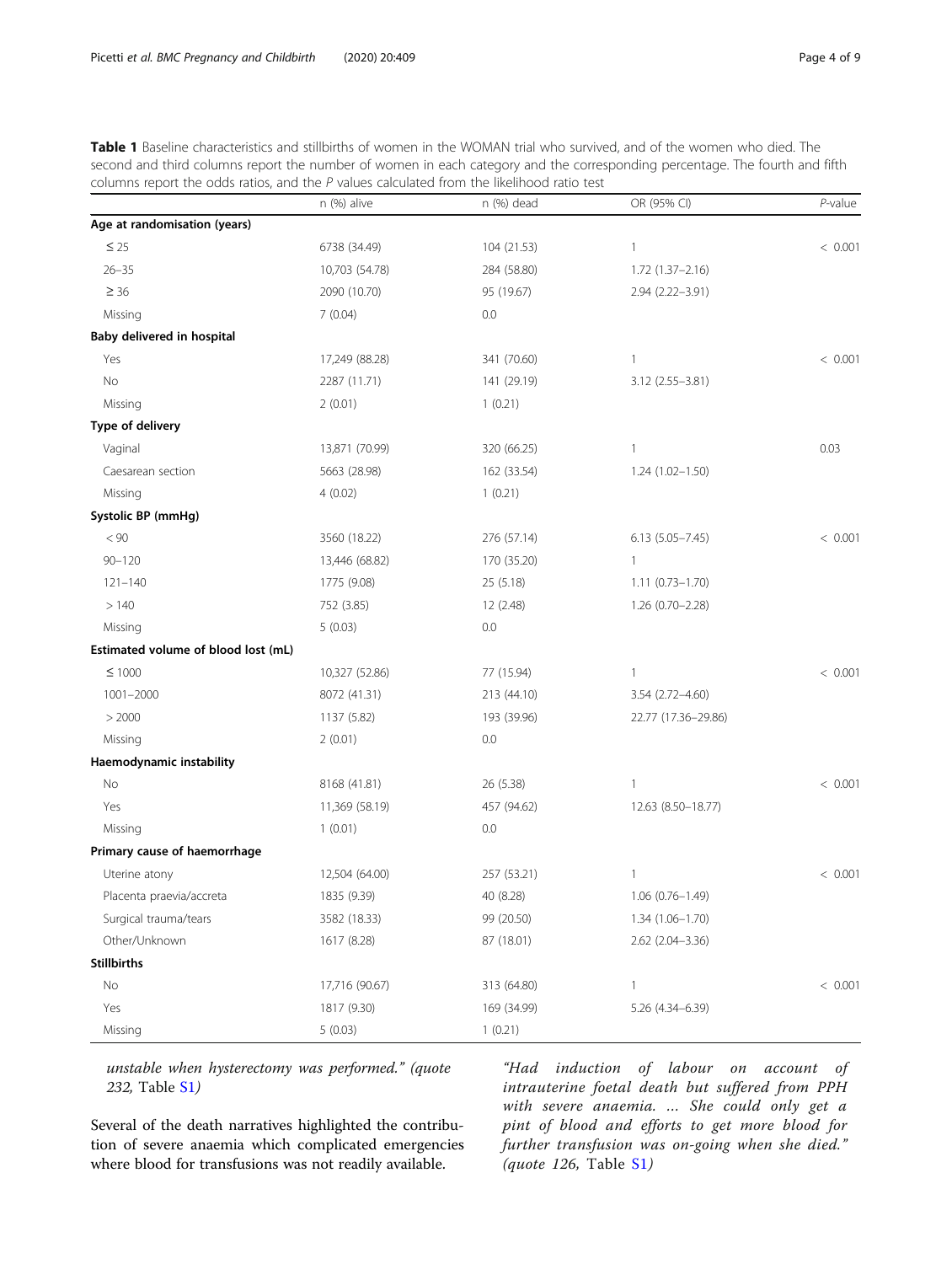<span id="page-4-0"></span>"The main cause of death was the anaemia which became complicated by heart failure from which she never recovered. If we had been able to rescue her from the failure, we would have had enough time to treat the pneumonia." (quote 114, Table [S1](#page-7-0))

"PPH is an emergency and usually many things are done simultaneously, … she died because of severe blood loss/preexisting anaemia and lack of more blood for transfusion." (quote 168, Table [S1](#page-7-0))

"Delivered in an outside facility, admitted to our site post-partum. ... Reported to have sickle cell anaemia, but this could not be confirmed before she died. Relatives were unable to pay or donate for further blood transfusion." (quote 170, Table [S1](#page-7-0))

Among the women who died, 346 (72.0%) died from bleeding (Fig. 1). Of those who died within 3 h of delivery, 91.0% were due to bleeding. Of those who died within 24 h of delivery, 83.0% were due to bleeding. The primary cause of haemorrhage in most women was uterine atony, which cause the death of 53.2% of the women who died (Table [1\)](#page-3-0). The primary cause of haemorrhage was recorded as "Other/Unknown" for 1704 women, 87 of whom died (OR = 2.62,  $95\%CI = 2.04 - 3.36$ ).

The women who died lost on average  $2.1 L$  (SD = 0.9) L, median =  $2 L$ , IOR =  $1.5-2.5 L$ ), whereas those who lived lost on average  $1.2$  L of blood (SD = 0.6 L, median = 1 L, IQR = 0.8–1.5 L). Among the women who died 92.1% received a blood transfusion, whereas 53.8% of those who lived received one. Women who died received a mean of  $4.4$  units  $(SD = 3.4)$  of transfused blood. Blood was often unavailable, either because of blood shortages or because relatives could not afford to purchase it.

"She delivered outside our hospital and was admitted in our facility haemorrhaging. She stopped bleeding after she was resuscitated but unfortunately, was not able to get blood transfused. Our hospital hardly gets voluntary blood donors. We get blood mainly from 'coerced' donors, i.e. relatives and caregivers of patients that require blood transfusion, surgery etc. Emergencies (like this patient) get blood if the blood bank is well stocked at the time or if they have funds (most of our patients do not, unfortunately) to source blood from private banks which we can transfuse. This woman's blood group was not available and she was unable to procure blood from elsewhere. She died because we could not replace all that she had lost (and I'm sure she had lost a great deal before she got to us)." (quote 130, Table [S1](#page-7-0))

"Admitted with cord prolapse. Had caesarean section to a fresh stillbirth. While in the recovery developed PPH which was controlled with oxytocin and misoprostol. Developed PPH again at 09:00hrs with uterine atony, same intervention initiated. Noted to be still bleeding by 10:15hrs, decision to take her back to theatre for hysterectomy made, transferred to theatre, actively bleeding, tried to get blood for blood transfusion but her blood type not available in our unit and regional blood transfusion

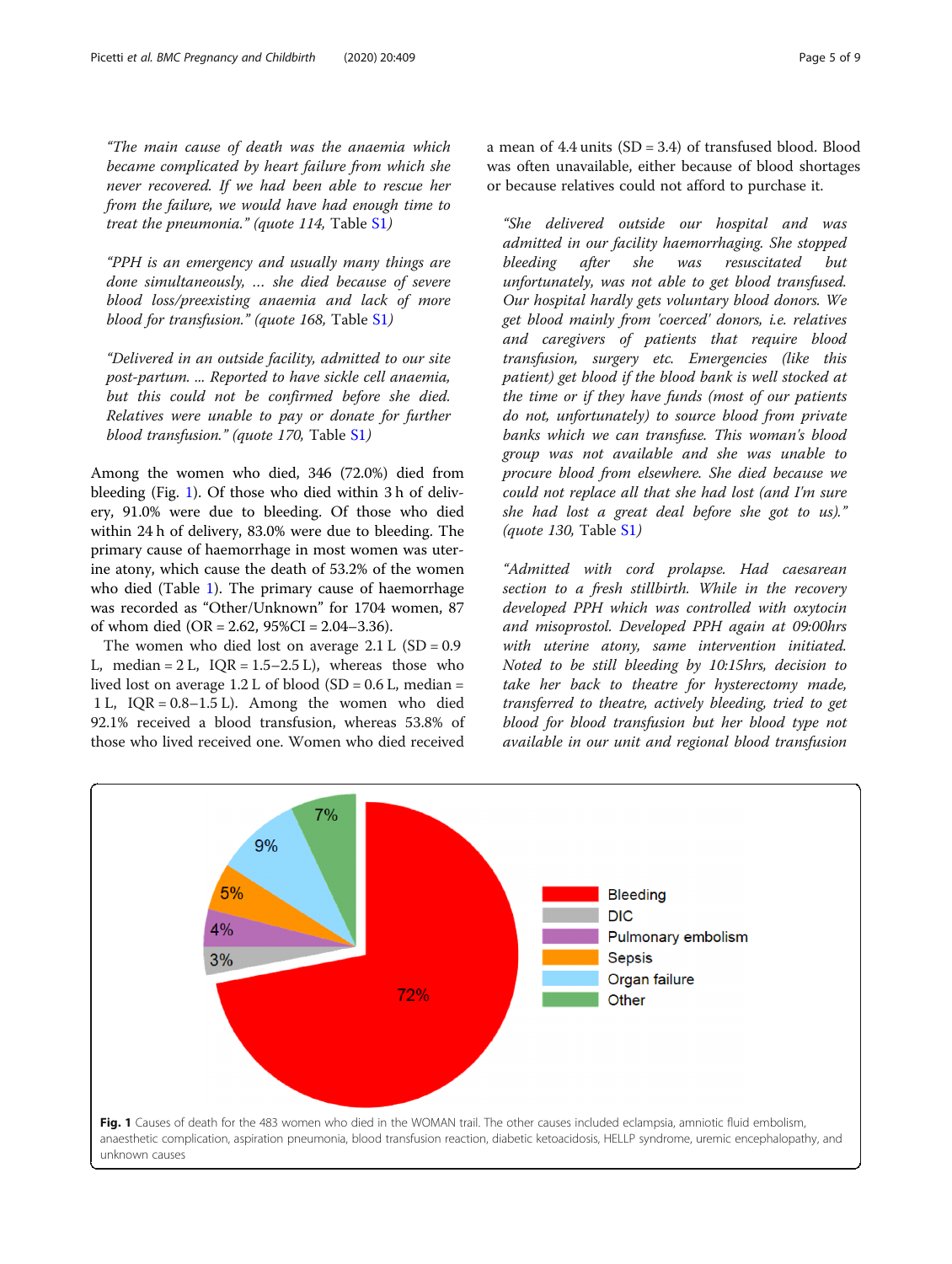centre. Mother died on the operating table at intubation before hysterectomy at 11:40hrs." (quote 212, Table [S1](#page-7-0))

"Ruptured uterus was diagnosed during surgery; doctors proceeded to Caesarean hysterectomy. She suffered a first arrest during conversion from regional to general anaesthesia. Was resuscitated successfully. ... Haemostasis had been secured before 2nd cardiopulmonary arrest. CPR was performed till she was certified dead at 10:57. Patient had since stopped bleeding, but there was delayed replacement of lost blood (she had no money, and it took a while to get a credit deferment form). We think cause of death was a combination of allergic reaction to anaesthetic agents and blood loss." (quote 172, Table [S1](#page-7-0))

Although most deaths were from bleeding, 28.4% (137 women) were from non-bleeding causes of which organ failure and sepsis were the most common (Fig. [1\)](#page-4-0). The "other" category includes deaths from eclampsia, amniotic fluid embolism, anaesthetic complication, aspiration pneumonia, blood transfusion reactions, diabetic ketoacidosis, HELLP syndrome (haemolysis, elevated liver enzyme levels, and low platelet levels) and uremic encephalopathy.

"She had severe hypertension superimposed with preeclampsia, complicated by renal failure and cortical blindness. When she became poorly, the last assessment that was made before she died was of a blood transfusion reaction (from a transfusion which was discontinued, then found to be typeincompatible). That is the more probable cause of death." (quote 111, Table [S1](#page-7-0))

"The patient was referred with PPH. Severe preeclampsia diagnosed in our hospital. Liver and kidney functions deranged severely. HELLP syndrome diagnosed. There was sign of stroke. Laparotomy done due to an impression of hematoma collection in the peritoneal space." (quote 120, Table  $S1$ )

"She had Caesarean section on account of severe preeclampsia and developed postpartum haemorrhage from uterine atony afterwards. She … had uterotonics administered and transfused with 2 units of whole blood and active bleeding subsided … . However, she developed pulmonary oedema and subsequently died of respiratory failure. This was mainly a complication of the severe preeclampsia." (*quote 133*, Table  $S1$ )

"Reading through the evidence, I would say the cause of death is overwhelming sepsis [ … ] Yes, sepsis definitely occurred. She had high-grade fever, tenderness over the uterus and antibiotics were procured irregularly (remember, it is pay-as-you-go around here)." (quote 116, Table  $S1$ )

"The patient died at 19:30hrs … , the bleeding stopped after administration of … but went into cardiopulmonary arrest while awaiting blood transfusion and died despite efforts to resuscitate her. The baby was severely asphyxiated and died shortly after birth." (quote 164, Table [S1](#page-7-0))

## **Discussion**

By preventing and treating PPH, we hope to avoid maternal deaths from PPH. To achieve this, the WHO has developed a set of recommendations for the prevention and treatment of PPH, focusing on medical and surgical interventions, and their implementation. Based on the WOMAN trial results [\[5](#page-7-0)], TXA was added to these recommendations [[9\]](#page-8-0).

With 20,060 patients and 483 maternal deaths, ours is one of the largest studies of women with PPH ever conducted. Because we conducted the WOMAN trial in countries where the burden of maternal death from PPH is highest, our findings are directly relevant to these countries. A potential limitation to our study is that we obtained narratives on 52% of the maternal deaths in the WOMAN trial. We selected the narratives shown because they provided context for the quantitative data about the women who died. The full set of narratives is available for review in the supplement (Table [S1\)](#page-7-0). Another limitation is that nearly half of the narratives (49%) came from one African country, which may be due to the high number of women recruited to the trial in that country. As a result, we cannot make clear inferences on the state of the health care in that country compared to others because the number of women recruited to the trial varied greatly among countries. Similarly, because only one high income country participated to the trial and the trial was not meant to compare health facilities in high income countries vs. low- and middle-income ones, we cannot draw conclusions on the effect of quality of care on mortality.

Although the risk of death was higher for women who delivered outside of hospital, we cannot draw inferences about the relative safety of home versus hospital delivery on the basis of this study. Another problem is the lack of records on the amount of blood that patients lost before the hospital admission, and that may have caused life-threatening consequences. The women who were transferred to hospital for urgent management would be the most severely bleeding patients and would not be a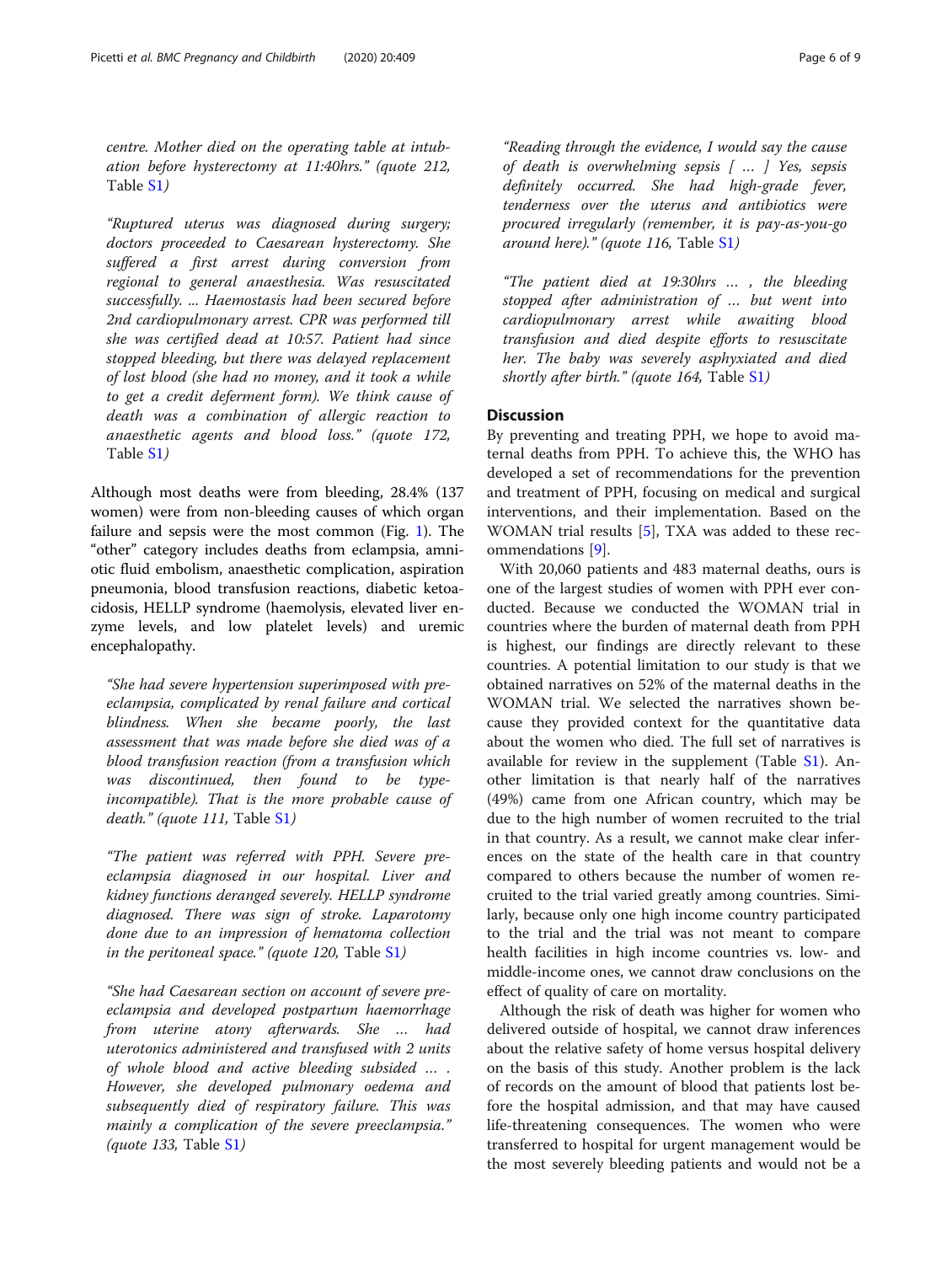representative sample of all women who develop PPH. As a result of this selection bias we should not make any causal inference. In some low and middle-income countries, about 40% of women deliver at home [[10\]](#page-8-0) with only rudimentary transport in the event of an obstetric emergency. Although health workers attend most births, most cannot give intravenous drugs. Transport to hospital can take hours, and many women exsanguinate before arrival. Our data show that many women arrived in a critical condition and died soon after arrival. Early intravenous TXA reduces death from bleeding, but this is not an option for many thousands of women who deliver outside healthcare facilities. Intramuscular TXA has the potential to increase timely access to this life saving drug. Most health workers can give IM oxytocin and could give IM TXA if shown to be effective. The World Health Organization (WHO) has recommended that research into other routes of administration of TXA is a priority [\[9](#page-8-0)], and this research is in progress.

Many women do not deliver in hospitals because of costs, education or the perception or accessibility of health services  $[4, 11-16]$  $[4, 11-16]$  $[4, 11-16]$  $[4, 11-16]$  $[4, 11-16]$  $[4, 11-16]$ . Studies on the factors that affect maternal mortality extensively used the three delays model examining barriers on the demand side (phases 1 and 2 delay) and on the supply side (phase 3 delay) [[17\]](#page-8-0) to understand and intervene on the barriers to prevent maternal death  $[4, 11-16]$  $[4, 11-16]$  $[4, 11-16]$  $[4, 11-16]$  $[4, 11-16]$ .

According to the records, bleeding was the leading cause of death. Most women in our study received treatments aimed to prevent and stop blood loss, and, importantly, they also received blood transfusions (92.1%), which should help preventing death in case of major PPH [[18\]](#page-8-0). However, some of the narratives revealed that sometimes the amount of blood transfused might not have been sufficient, or the required blood type was not available, or that the patient or her family could not afford to buy more blood units. Hence, in developing countries availability of blood for transfusion may be a factor that leads to maternal deaths. This agrees with other studies showing that poverty, lack of donors and logistic problems contribute to scarcity of safe blood in low- and middle-income countries [\[19](#page-8-0)–[25\]](#page-8-0). However, our study cannot confirm that deficit of blood transfusion was a cause of death, nor that the transfusion was administered too late. The actual impact of safe blood availability on patients' health, and how to address blood shortage should be the subject of further research in developing countries [\[24](#page-8-0)]. Research and interventions should target diverse areas such as increasing information to donors on safety of donations, the possibility of blood donations before delivery rather than after, financing steady blood availability within countries.

A little more than a quarter (28.4%) of the 483 women died of causes other than bleeding. Most of the women who died more than 24 h after giving birth (60.2%) died of causes other than bleeding, whereas among the women who died within 24 h from giving birth 85% of them died because of bleeding. This suggests a temporal shift in the causes of death, with bleeding being more important early on. The narratives show that these women had concurrent health complications that often lead to organ or respiratory failures, or death due to sepsis. In one narrative, sepsis, which caused the death of 5% of the 483 women, lead to the death of the patient because she could not buy the necessary antibiotics. In another case, the patient died because of she received a transfusion with the wrong blood type. To prevent transfusion errors, which result in harmful consequences to patients, waste of blood and money, new low-cost methods should be researched and developed to improve areas like patient identification, sample labelling or obtaining the correct blood type [\[24,](#page-8-0) [26](#page-8-0)–[28\]](#page-8-0).

The number of stillbirths was higher for the women who died than the women who lived. Based on our data, it is not possible to conclude the causal direction between stillbirths and the mothers' complications and deaths. The issue around the causes of stillbirths is a problem at a worldwide level because of the poor quality of information, and the classification of causes is inconsistent between low-, middle-, and high-income countries [\[29](#page-8-0), [30](#page-8-0)].

Several narratives highlighted the contribution of anaemia to maternal death. Although we did not measure haemoglobin on all women, a sub-study conducted at University College Hospital, Ibadan (Nigeria) [[31](#page-8-0)–[33](#page-8-0)], showed that most (88%) women were anaemic (haemoglobin  $\langle 110 \text{ g/L} \rangle$  and 40% were severely anaemic (haemoglobin  $\langle 70 g/L \rangle$  at the time of PPH onset [\[31](#page-8-0)]. Women with such low haemoglobin levels have little physiological reserve and even mild to moderate bleeding can have serious consequences. Anaemia is caused by iron deficiency, micronutrients deficiency, infections, and disorders of haemoglobin synthesis, and is highly prevalent in Africa and South-East Asia [[34\]](#page-8-0). Maternal anaemia increases the risk of PPH and the likelihood of severe morbidity or death should PPH occur [[35,](#page-8-0) [36](#page-8-0)]. Blood shortages would exacerbate the risk from maternal anaemia. Several of the narratives highlighted the absence of blood for transfusion due to availability or cost. Poverty, lack of donors and logistic problems contribute importantly to blood shortages [\[19](#page-8-0)–[25\]](#page-8-0). For women with severe anaemia, treatment of an established PPH is often too late to prevent death and effective prevention is needed. The WOMAN-2 trial will evaluate the effect of TXA for the prevention of PPH in high-risk anaemic women [[37\]](#page-8-0).

Although women who delivered outside of the hospital had a substantially higher case fatality, the case fatality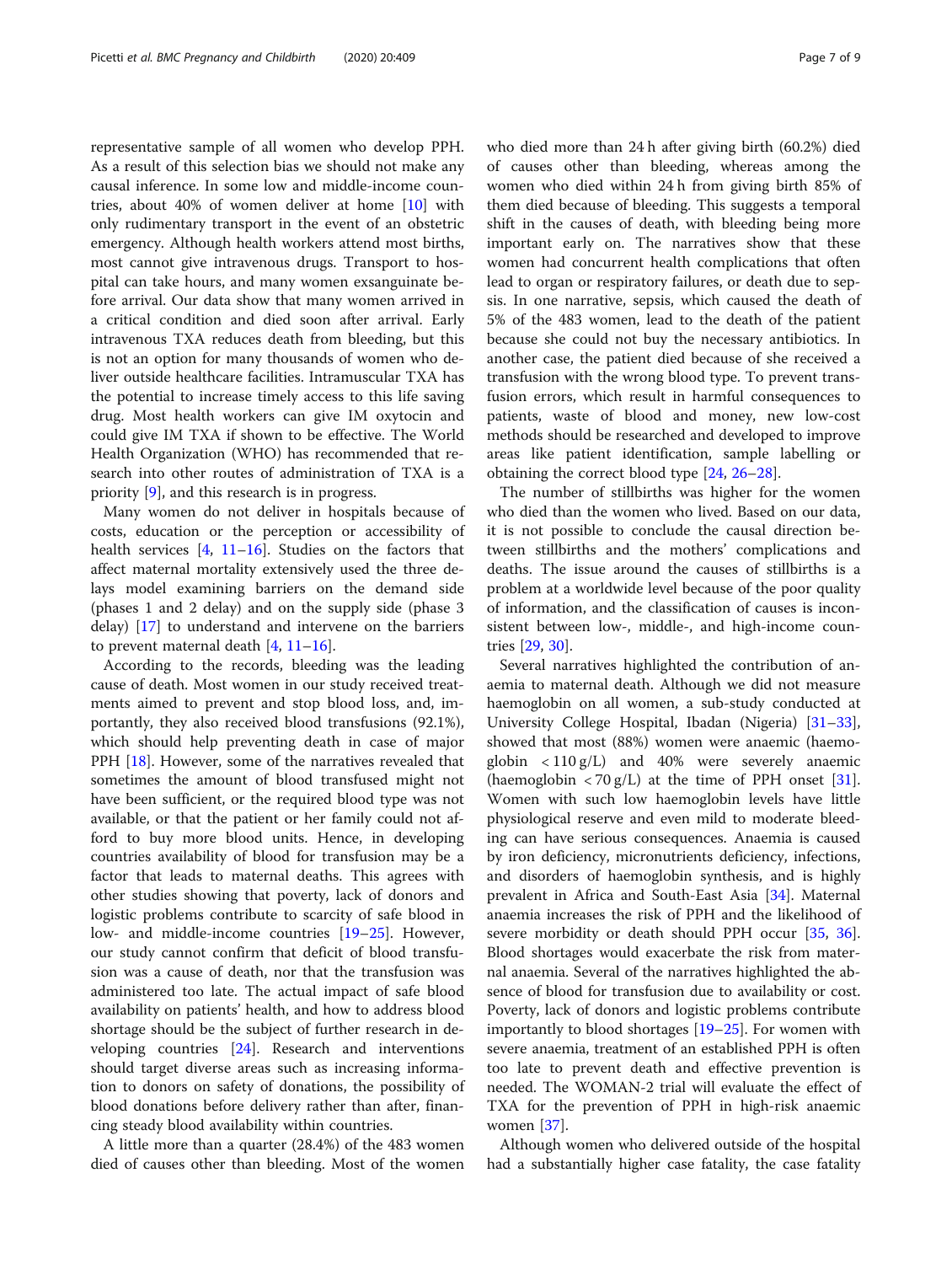<span id="page-7-0"></span>of women who delivered in hospital was 1.9%. The data presented here highlight some of the factors that may account for this high hospital case fatality rate including the lack of timely intervention, inadequate infrastructure, maternal anaemia with limited access to safe blood transfusion and other important maternal co-morbidities that increase the risk of death. Whilst it seems unlikely that we will achieve maternal death rates comparable to those in high-income settings without addressing these structural issues, it is important to note that early administration of TXA reduced the risk of death due to bleeding by almost one third despite these constraints. Indeed, further analyses of the WOMAN trial data suggest that many women were so critically ill at the time of randomisation that their death was imminent and inevitable regardless of treatment [[38\]](#page-8-0). This raises the possibility that if women are treated very soon after bleeding onset, as recommended by the WHO, the effect of TXA on reducing the risk of death due to bleeding may exceed that observed in the WOMAN trial.

#### Conclusions

This study highlights factors contributing to death after PPH. Blood loss was the leading cause of death and the narratives emphasise the lack of blood for transfusion either from blood shortages or the inability to pay for it when available. This is particularly important for women with anaemia. Many women gave birth outside hospital and were transferred for treatment in a critical condition. These narratives, collected in the context of a randomised trial of tranexamic acid for women with PPH, underscore the contribution of the healthcare infrastructures to the unacceptably high maternal mortality from post-partum haemorrhage in many low and middle income settings.

#### Supplementary information

Supplementary information accompanies this paper at [https://doi.org/10.](https://doi.org/10.1186/s12884-020-03091-8) [1186/s12884-020-03091-8](https://doi.org/10.1186/s12884-020-03091-8).

Additional file 1: Table S1. Narratives dataset. Full set of narratives analysed in this study.

#### Abbreviations

HELLP: haemolysis, elevated liver enzyme levels, and low platelet levels; IM: intramuscular; IQR: Interquartile range; SD: Standard deviation; OR: Odds ratio; PPH: Post-partum haemorrhage; TXA: Tranexamic acid

#### Acknowledgements

Not applicable.

#### Authors' contributions

RP, LM and IR analysed the data and wrote the manuscript. IR, RP, LM and HSS interpreted the results. LM analysed the narrative data. TP assembled and provided the narratives list. HSS, DB, EB, EA, RC, MES, BV and SA critically revised the article. All authors read and approved the final version of the manuscript."

#### Funding

This study was funded by the London School of Hygiene & Tropical Medicine, Pfizer, UK Department of Health, Wellcome (grant number WT208870/Z/17/Z) and the Bill & Melinda Gates Foundation (grant number OPP1176150).

Role of the funding sources. London School of Hygiene & Tropical Medicine, Pfizer, UK Department of Health, Wellcome, and Bill & Melinda Gates Foundation did not play a role in the design and conduct of the study, collection, analysis, and interpretation of the data, preparation, review, or approval of the manuscript.

#### Availability of data and materials

The dataset containing the full list of narratives analysed in the current study are available as supplementary online material (Table S1). The same dataset is available on the Free Bank of Injury and Emergency Research Data (freeBIRD), administered by the LSHTM Clinical Trials Unit [[https://freebird.](https://freebird.lshtm.ac.uk/index.php?cID=158) [lshtm.ac.uk/index.php?cID=158,](https://freebird.lshtm.ac.uk/index.php?cID=158) free registration required].

#### Ethics approval and consent to participate

Ethics approval and consent to participate by the relevant ethics committees and regulatory agencies of the participating countries were described in previous publications [5, [8\]](#page-8-0). The study was approved by the UK National Research Ethics Service (Berkshire Research Ethics Committee reference number 10/H0505/111) and by the London School of Hygiene and Tropical Medicine Ethics Committee (reference number 5536). A written informed consent was obtained for each participant according to the procedures detailed in Shakur et al. [[8](#page-8-0)].

#### Consent for publication

Not applicable.

#### Competing interests

The authors declare that there are no competing interests.

#### Author details

<sup>1</sup>Clinical Trials Unit, London School of Hygiene & Tropical Medicine, Keppel Street, London WC1E 7HT, UK. <sup>2</sup>Maternity Unit, Kumba District Hospital Kumba, Southwest Province, Cameroon. <sup>3</sup>Holy Family Hospital, Gynaecology & Obstetrics Unit 1, F-762 Said Pur Road, Satellite Town, Rawalpindi, Pakistan. 4 Department of Obstetrics and Gynaecology, Faculty of Medicine, University of Khartoum, Khartoum, Sudan. <sup>5</sup>Department of Obstetrics and Gynaecology, School of Medicine, University of Zambia, Lusaka, Zambia. <sup>6</sup>St George's University of London, Room 1.126, First Floor, Jenner Wing, Cranmer Terrace, London SW17 0RE, UK.

#### Received: 15 March 2019 Accepted: 3 July 2020 Published online: 16 July 2020

#### References

- 1. Say L, Chou D, Gemmill A, Tuncalp O, Moller AB, Daniels J, Gulmezoglu AM, Temmerman M, Alkema L. Global causes of maternal death: a WHO systematic analysis. Lancet Glob Health. 2014;2(6):e323–33.
- 2. GBD Maternal Mortality Collaborators. Global, regional, and national levels of maternal mortality, 1990-2015: a systematic analysis for the global burden of disease study 2015. Lancet. 2016;388(10053):1775–812.
- 3. Maswime S, Buchmann E. A systematic review of maternal near miss and mortality due to postpartum hemorrhage. Int J Gynaecol Obstet. 2017; 137(1):1–7.
- 4. Fawcus S. Practical approaches to managing postpartum haemorrhage with limited resources. Best Pract Res Cl Ob. 2019;61:143–55.
- 5. WOMAN Trial Collaborators: effect of early tranexamic acid administration on mortality, hysterectomy, and other morbidities in women with postpartum haemorrhage (WOMAN): an international, randomised, double-blind, placebo-controlled trial. Lancet 2017; 389(10084):2105–2116.
- 6. Shakur H, Roberts I, Edwards P, Elbourne D, Alfirevic Z, Ronsmans C. The effect of tranexamic acid on the risk of death and hysterectomy in women with post-partum haemorrhage: statistical analysis plan for the WOMAN trial. Trials. 2016;17(1):249.
- 7. World Health Organization (WHO), UNFPA, UNICEF & Mailman School of Public Health. 2009. Monitoring emergency obstetric care [Online].